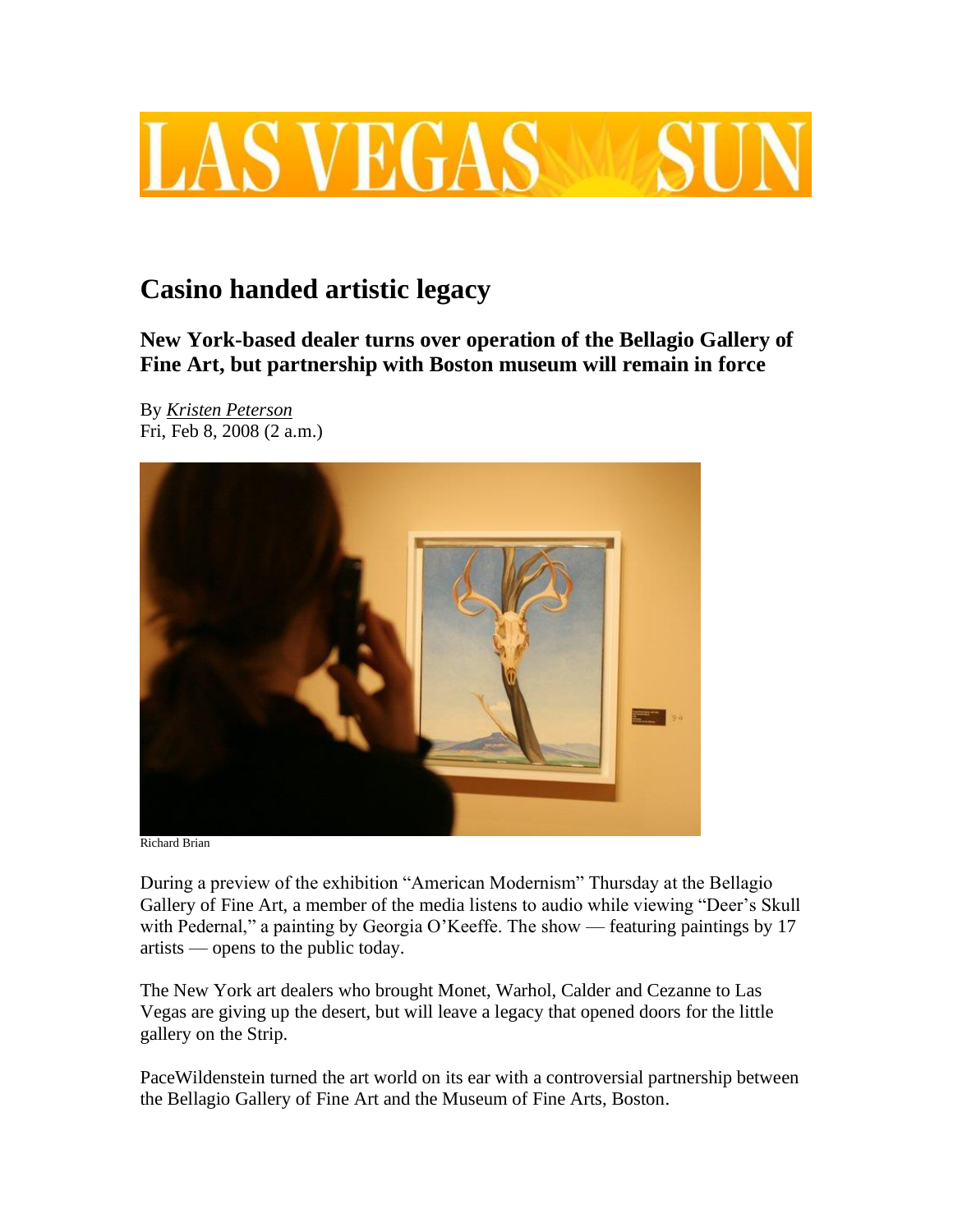After six years, it handed the Bellagio gallery over to MGM Mirage in January, but the change won't affect the gallery's partnership with the Boston museum.

"For us it was more about the visibility of reaching a wider audience," says Katie Getchell, deputy director of the Museum of Fine Arts, Boston, who was at the Bellagio this week for the installation of "American Modernism," a traveling exhibit of paintings by 17 artists that opens today.

The paintings arrived in Las Vegas just last week, and the MGM Mirage staff is still working out the quirks of running the gallery.

As for future exhibits, Getchell says, "we don't have any specific plans, but we have ideas in the works."

MGM Mirage curatorial adviser Michele Quinn and gallery manager Tarissa Tiberti also have a few ideas.

Quinn, a Las Vegas native who worked for Christie's and Brooke Alexander Editions in New York before returning to Las Vegas to run the now-defunct Godt-Cleary Projects, has her long list of contacts and is building relationships with other museums, including the Brooklyn Museum of Art.

"I have a big wish list," she says. "An abstract expressionist show could be phenomenal. We're just trying to cast a wide net out to museums. Trying to bridge relationships with appropriate people. We have an opportunity to reach such a cross-section of people."

That was part of the appeal for the Museum of Fine Arts, Boston.

A lot of critics still are harrumphing over the lucrative and controversial partnership between the Boston museum and PaperBall, the PaceWildenstein subsidiary that ran the gallery. The deal brought 21 Monet paintings to the Bellagio Gallery of Fine Arts for a high but undisclosed price.

The art world screamed. Critics damned the museum for having the audacity to sully the "sacred" borrowing and lending relationships among nonprofit museums. They were contemptuous of the very idea that the museum would strike a deal with lowbrow Las Vegas.

In the end it was a slick little coup for the Bellagio gallery, which drew 450,000 visitors during the 16 months it exhibited "Claude Monet: Masterworks from the Museum of Fine Arts, Boston."

That show was followed by another Museum of Fine Arts, Boston, exhibit: "The Impressionist Landscape from Corot to Van Gogh," a collection of 19th-century French painting.